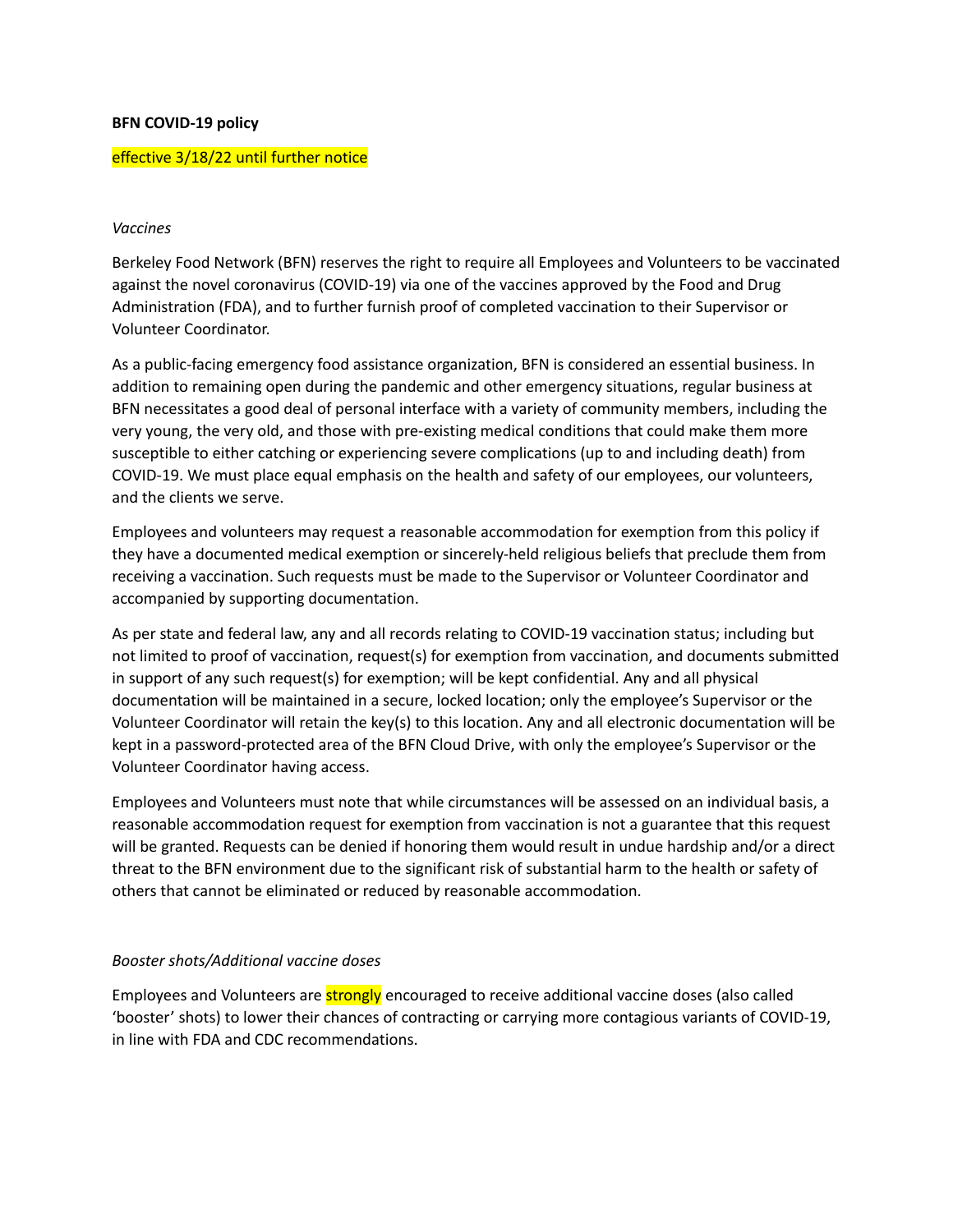## *Masks*

On February 16, 2022, the State of California's indoor mask mandate was ended, with the respective health departments of Alameda County and the City of Berkeley following suit shortly thereafter. Effective March 21, 2022, BFN will be ending its own indoor mask mandate.

While masks are no longer mandatory inside the warehouse, they are encouraged. Likewise, masks will no longer be required of volunteers or clients on the pantry line, due to the vanishingly rare likelihood of outdoors transmission.

We ask all employees, volunteers, partners, and clients to continue to observe social distancing, good hygiene practices, and to stay home if they are feeling unwell. While masks are optional going forward, the following outlines best practices should you opt to continue wearing a mask:

- 1. N45 or KN95 masks are the most effective against the transmission of all known variants of COVID-19 as of the date of this policy. BFN is happy to provide such masks to employees and volunteers upon request.
- 2. Mask hygiene: N95s and KN95s may be reused; however, it is recommended that one has multiple masks to 'rotate' across days. Masks may be sanitized with a UV light or time: the virus may take up to 72 hours to 'break down' on surfaces, so allowing a mask to 'air out' in a clean area for three days before reuse is also acceptable.
- 3. Masks must be well-fitting and cover the mouth **and** nose at all times, including and especially when speaking.

# *When Testing is Required:*

Employees and Volunteers will be required to complete an antigen "rapid" test and/or a PCR test under the following circumstances:

- 1. Known **exposure** to COVID-19 through close contact with a person who has tested positive for COVID-19 within the time period that person was contagious (either before or after testing positive for COVID-19).
- 2. Experiencing any COVID-19 **symptoms**:
	- a. Fever or chills
	- b. Cough
	- c. Shortness of breath or difficulty breathing
	- d. Fatigue
	- e. Muscle or body aches
	- f. Headache
	- g. New loss of taste or smell
	- h. Sore throat
	- i. Congestion or runny nose
	- j. Nausea or vomiting
	- k. Diarrhea
- 3. Commercial **travel** (ie, airline, cruise, or Amtrak) requiring extended periods of time in close proximity with others, either while traveling or at a destination (ie, a convention or festival).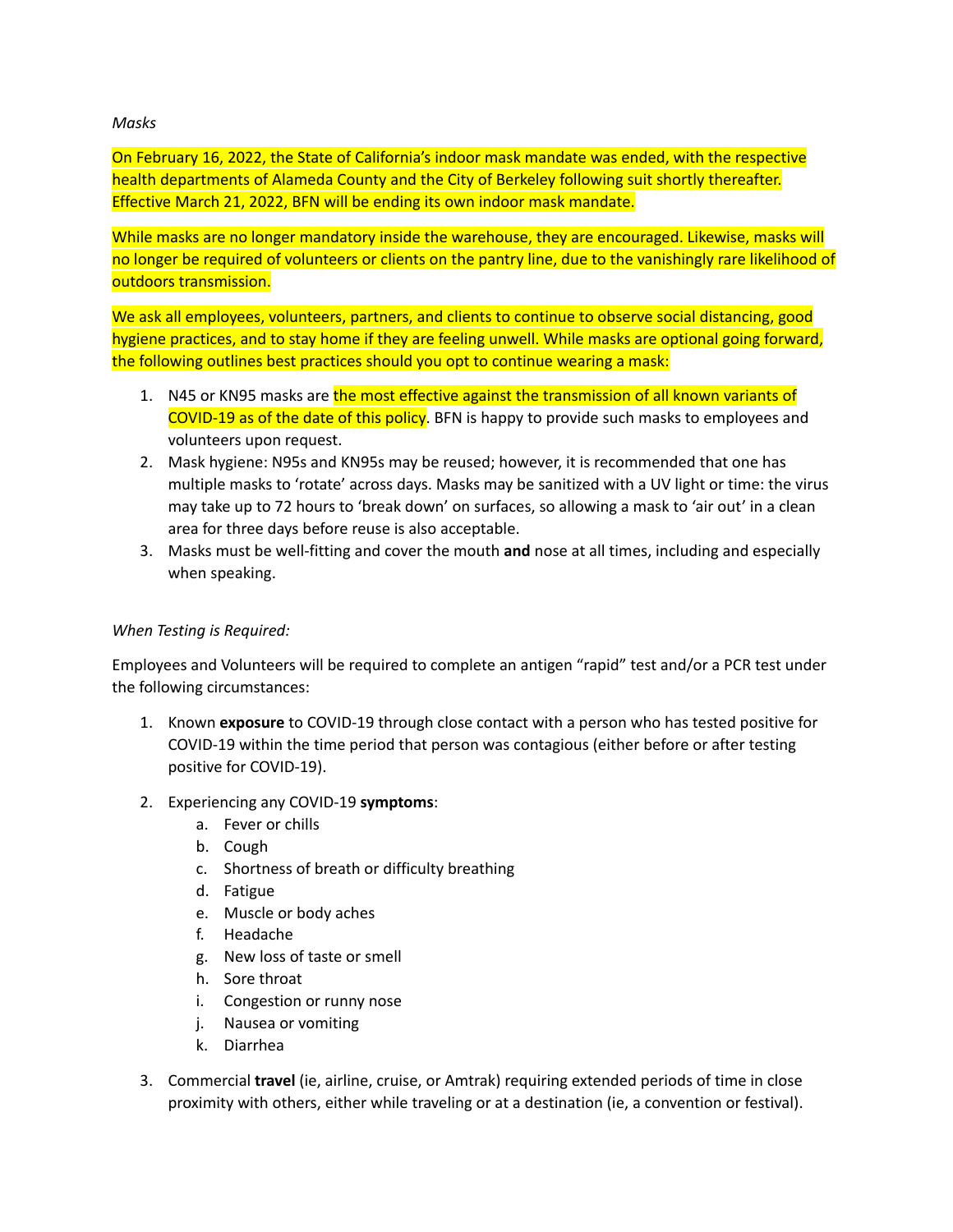- a. The Supervisor and/or Volunteer Coordinator will exercise judgment regarding exposure risks associated with travel, taking into account factors such as:
	- i. Whether any and all venues visited at the destination enforce precautions such as masking, vaccinations, or negative antigen or PCR tests.
	- ii. Whether the governing entities of the destination (municipal, state, or national government) enforce best practices in line with those of the City of Berkeley, County of Alameda, and/or State of California, to mitigate the spread of COVID-19.
	- iii. Current local infection rates at the destination or at any stops/layovers along the way.
	- iv. Whether the employee or volunteer experienced additional exposure to infected individuals during travel or at destination; and whether the employee or volunteer is experiencing symptoms of COVID-19.

# *Testing procedures:*

There are two types of COVID-19 tests: (1) Antigen tests, also called rapid tests or at-home tests, which provide results within 10-20 minutes and (2) PCR tests, which are administered by a health authority and sent to a laboratory for processing. PCR tests are believed to be more accurate, while antigen tests are faster but carry a slim possibility of giving a false positive. However, once a person contracts COVID, they are capable of testing positive through a PCR test for up to 90 days after infection, even if they are no longer experiencing symptoms and are no longer contagious. For this reason, antigen tests are the most reliable way to test individuals who have tested positive for COVID in the past 90 days.

**Volunteers:** Volunteers will be required to receive a negative antigen test result before returning to volunteer. Should a volunteer receive a positive PCR or antigen test, they will be asked to self-isolate until they receive a negative antigen test result. Any other people potentially exposed to infection through contact with this individual at BFN will be contacted and asked to test in accordance with these guidelines.

**Employees:** Employees will be provided an antigen test to complete. If the antigen test is negative, employees will be permitted to continue working on-site, provided they continue to observe best practices for masking and handwashing and remain asymptomatic. Should the employee receive a positive PCR or antigen test, or should the employee begin to develop symptoms, the employee(s) in question will immediately be asked to self-isolate until a negative antigen test result. Any others potentially exposed to transmission through contact with this individual at BFN will be contacted and asked to test in accordance with these guidelines.

# *Other:*

Volunteers and Employees will be asked to self-identify to the Volunteer Coordinator or their Supervisor if they have been exposed to COVID-19 or are experiencing any symptoms of COVID-19. The symptoms and definition of 'exposure' will be posted at all building entrances.